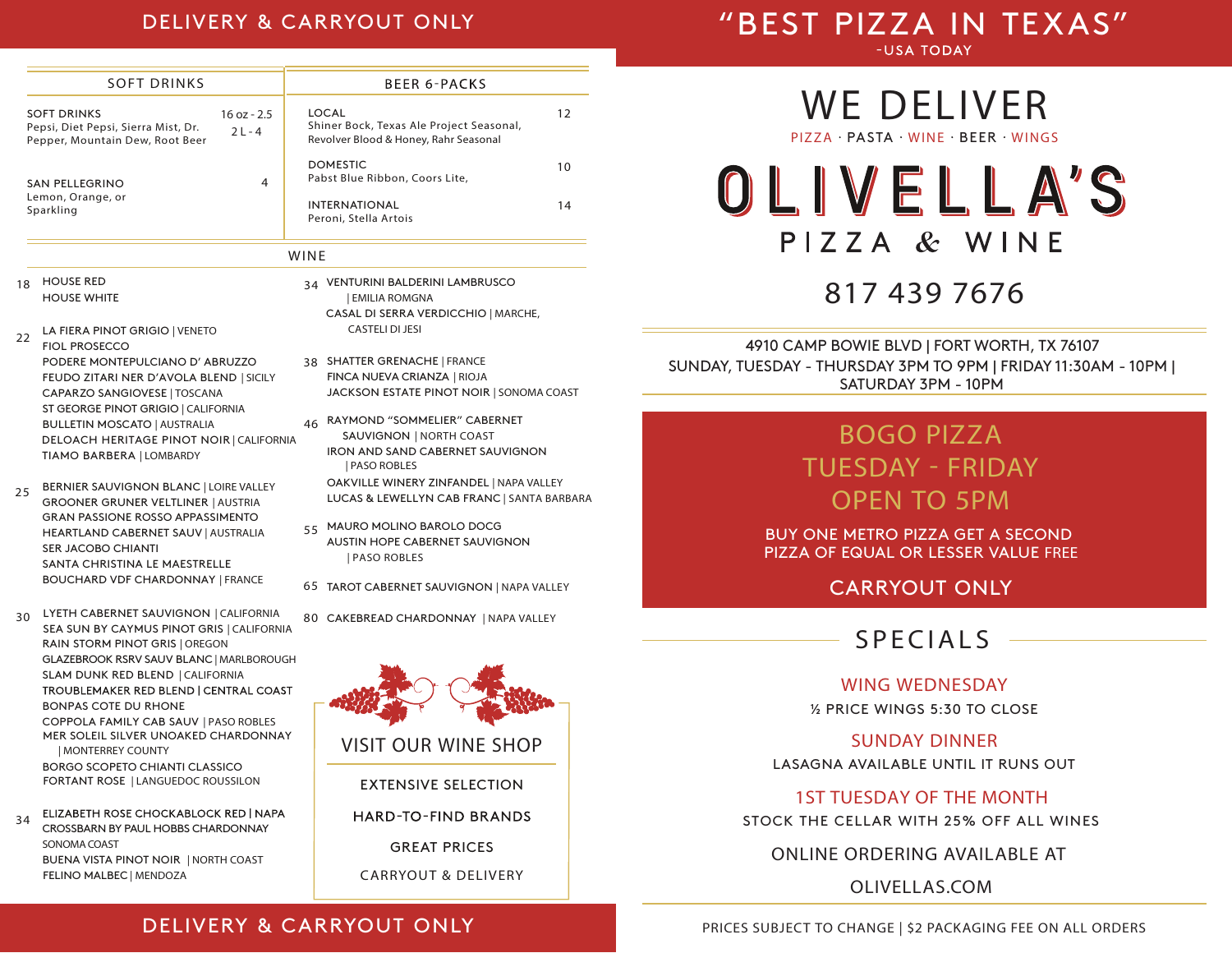## DELIVERY & CARRYOUT ONLY **DELIVERY & CARRYOUT ONLY**

| PIZZAS                                                                                                                    | <b>ANTIPASTI</b> |                                                                                                                              | WINGS    |                                                                                                       |                     |
|---------------------------------------------------------------------------------------------------------------------------|------------------|------------------------------------------------------------------------------------------------------------------------------|----------|-------------------------------------------------------------------------------------------------------|---------------------|
| ROMAN STYLE<br>Very thin crust,<br>Normal crust,<br><b>NEAPOLITAN STYLE</b><br>feeds 1-2<br>METRO<br>feeds 2-3<br>REGULAR |                  | <b>MAMA'S MEATBALLS</b><br>with house-made mozzarella                                                                        | 10<br>13 | ORDER OF 6<br>PICK YOUR FLAVOR<br><b>LEMON PEPPER</b>                                                 | 11                  |
|                                                                                                                           |                  | <b>CHEESE DIP &amp; HOUSEMADE BREAD</b>                                                                                      | 10       | <b>AMERICAN HOT WINGS</b>                                                                             |                     |
|                                                                                                                           |                  | PEPPERONI ROLL                                                                                                               | 10       | <b>CREAMY PESTO (N)</b><br><b>CHEESY GARLIC</b>                                                       |                     |
| <b>MARGHERITA</b><br>house mozzarella, sauce, basil                                                                       | 15/19            | CAPRESE N<br>house-made mozzarella, tomato, basil                                                                            | 11       |                                                                                                       |                     |
|                                                                                                                           |                  |                                                                                                                              |          | <b>SALADS</b>                                                                                         |                     |
| REGINA MARGHERITA<br>house mozzarella, sauce, basil, grana padano                                                         | 16/20            | <b>BRUSCHETTA</b><br>tomato, capers, house mozzarella $\widehat{N}$<br>9<br>prosciutto, gorgonzola, sun-dried tomatoes<br>11 |          | <b>FOR ONE</b>                                                                                        |                     |
| <b>SNOW WHITE</b><br>house mozzarella, ricotta, oregano, garlic, olive oil (no sauce)                                     | 15/19            |                                                                                                                              |          | <b>DELLA CASA</b>                                                                                     | 5                   |
| <b>RUSTICA</b>                                                                                                            | 17/21            | PASTAS                                                                                                                       |          | CAESAR <sup>(E)</sup>                                                                                 | 5.5                 |
| house mozzarella, sauce, sausage, bell peppers                                                                            |                  |                                                                                                                              | 12       | OLIVELLA <sup>(N</sup><br>mixed greens, gorgonzola, pear, walnut                                      | 6                   |
| <b>THE DREAM</b><br>house mozzarella, sauce, chicken, pancetta, jalapenos, gorgonzola (blue cheese)                       | 18/23            | <b>FETTUCINE ALFREDO</b><br>add chicken for \$3                                                                              |          | <b>PRIMAVERA</b> N<br>mixed greens, goat cheese, green apple,                                         | 6                   |
| SOPPRESSATA & SAUSAGE<br>house mozzarella, sauce, soppressata, sausage                                                    | 18/23            | <b>CHICKEN PESTO LINGUINE ®</b>                                                                                              | 15       | sun-dried cranberry, coconut balsamic dressing                                                        |                     |
| <b>BLACK TRUFFLE</b><br>house mozzarella, speck (Italian ham), mushrooms, truffle oil, black pepper (no sauce)            | 19/24            | <b>RAVIOLI</b><br>ricotta pillows in vodka cream sauce                                                                       | 13       | <b>BURRATA SALAD N</b><br>house-made burrata, arugula, tomatoes,<br>grape tomatoes, pesto, balsamic   | 8                   |
|                                                                                                                           |                  | <b>SPAGHETTI &amp; MEATBALLS</b>                                                                                             | 13       | ENTRÉE-SIZE (Shareable)                                                                               |                     |
| <b>BUFALA DOC</b><br>bufala mozzarella, sauce, grape tomatoes, basil                                                      | 18/22            | LASAGNA BOLOGNESE (SUNDAYS ONLY)<br>veal, ricotta, house mozzarella, sauce                                                   | 14       | <b>ITALIAN CHEF E</b>                                                                                 | 15                  |
| <b>DIAVOLA</b><br>house mozzarella, sauce, capicola, jalapenos                                                            | 18/22            | add protein \$3                                                                                                              |          | mixed greens, capicola, soppressata,<br>provolone, house mozzarella, egg,<br>grape tomatoes, cucumber |                     |
| PISTACHIO & SAUSAGE IN<br>house mozzarella, house-made sausage, pistachios (no sauce)                                     | 18/24            | ALLERGIES?                                                                                                                   |          | add protein \$3                                                                                       |                     |
| <b>SAN DANIELE</b><br>house mozzarella, sauce, prosciutto, arugula                                                        | 18/22            | (E) CONTAINS EGGS<br>$(\hat{\mathbf{N}})$ CONTAINS NUTS                                                                      |          | <b>DESSERTS</b>                                                                                       |                     |
| <b>PANCETTA</b><br>house mozzarella, sauce, grana padano, pancetta                                                        | 18/22            | <b>PANINIS</b>                                                                                                               |          | <b>DESSERT PIZZA N</b>                                                                                | 11                  |
| <b>VEGGIE</b><br>house mozzarella, sauce, goat cheese, red onion, mushrooms, black olives, bell peppers                   | 18/23            | Served on house-made bread with<br>a side of Della Casa or Caesar salad                                                      | 14       | CANNOLI<br>TIRAMISU <sup>®</sup>                                                                      | $\overline{4}$<br>5 |
| AL GORGONZOLA N                                                                                                           | 17/21            | MEATBALL                                                                                                                     |          | NUTELLA PANINI                                                                                        | 5                   |
| house mozzarella, gorgonzola (blue cheese), pears, walnuts (no sauce)                                                     |                  | <b>CHICKEN PARM</b>                                                                                                          |          |                                                                                                       |                     |
| <b>PEPPERONI</b><br>mozzarella, sauce, pepperoni                                                                          | 16/20            | <b>GRILLED CHICKEN PESTO N</b><br>pesto aioli                                                                                |          | <b>ASK ABOUT OUR WEEKLY</b><br><b>PIZZA &amp; WINE PACKAGES</b>                                       |                     |
| Half half orders on metros-\$2 upcharge; additional toppings extra                                                        |                  | <b>ITALIAN</b><br>vinaigrette dressing truffle mayo on side                                                                  |          |                                                                                                       |                     |

### DELIVERY & CARRYOUT ONLY **DELIVERY & CARRYOUT ONLY**